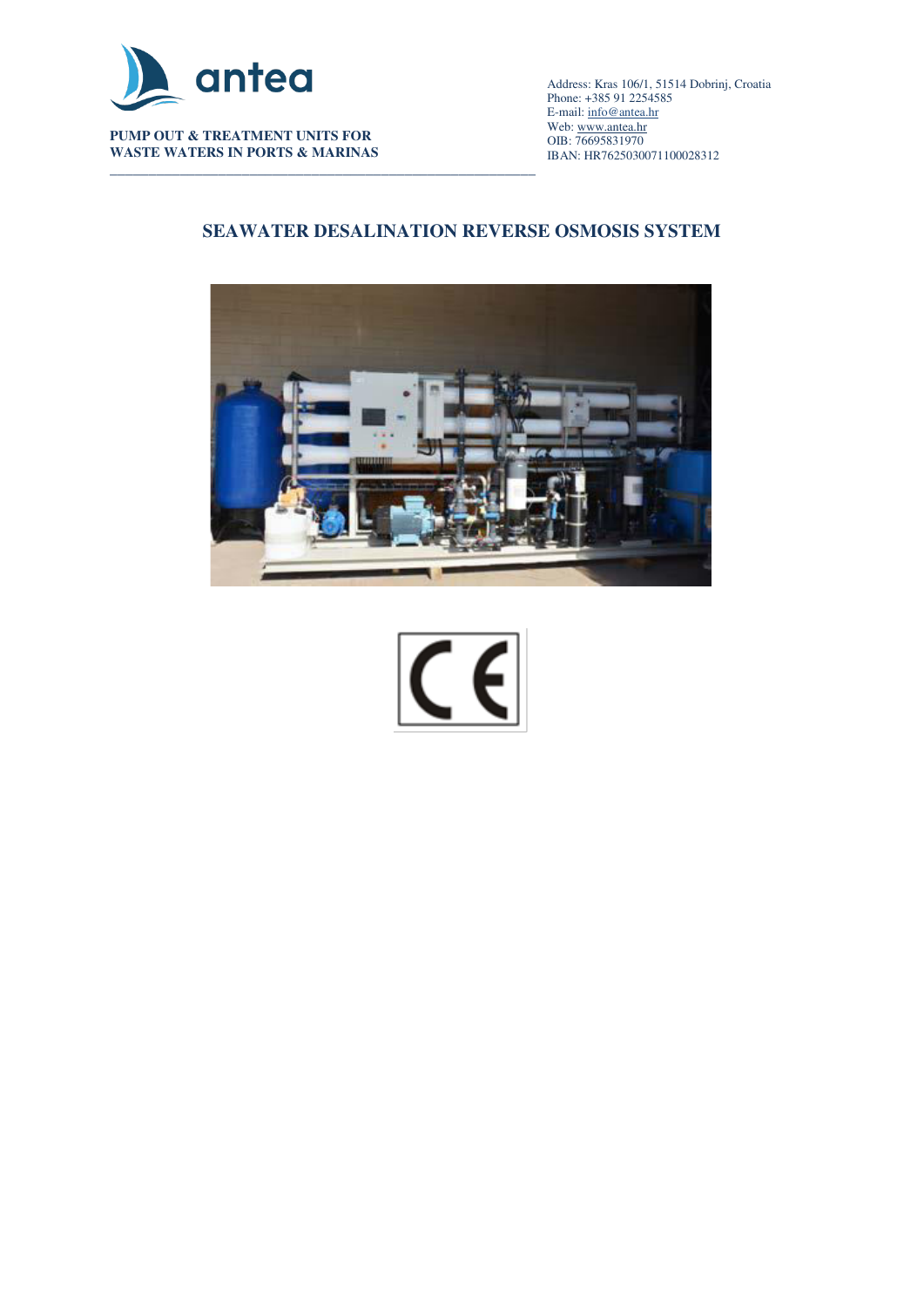

**PUMP OUT & TREATMENT UNITS FOR WASTE WATERS IN PORTS & MARINAS** 

Skid mounted or containerised reverse osmosis desalination plants that are able to produce fresh water for potable or technical purposes.

Seawater reverse osmosis desalination plants are designed to produce drinking water (salt content less than 500 ppm) from a seawater feeding with salinity up to 55000 ppm and capacity up to 5000 m3/day.

The end user shall only connect seawater feeding header, product water outlet header and brine outlet.

The plant is fully automatic to ease the operation of the end user.

All the materials are selected to guarantee the longest lifetime of the package and to minimize the routine maintenance; as an example, the seawater pipes under high pressure are manufactured in Duplex stainless steel, while those under low pressure are made in atoxic PVC.

Each reverse osmosis plant is equipped with CPI (Clean In Place) system for periodical membrane cleaning.

## **STANDARD FEATURES**

- Seawater feed pump
- Dual media filter/filters
- 5 micron cartridge filter/filters
- 8" FRP membrane housing 1000 psi
- High rejection seawater membranes
- Duplex stainless steel high pressure piping
- PVC low pressure piping
- High pressure pump in duplex stainless steel
- High pressure pump controlled by VFD
- Energy recovery device (turbocharger)
- Permeate remineralization
- Membrane automatic flushing system
- Chemical cleaning system
- PLC control
- Heavy duty steel frame

### **SC/OS SERIES**

Skid-mounted heavy duty seawater desalination packages for ships and offshore platforms.

### **OPTIONS**

- Energy recovery with pressure exchangers
- Chemical conditioning systems
- Configuration for hazardous areas
- Containerized version
- UF pre-treatment
- Skid customization according to the available space for installation